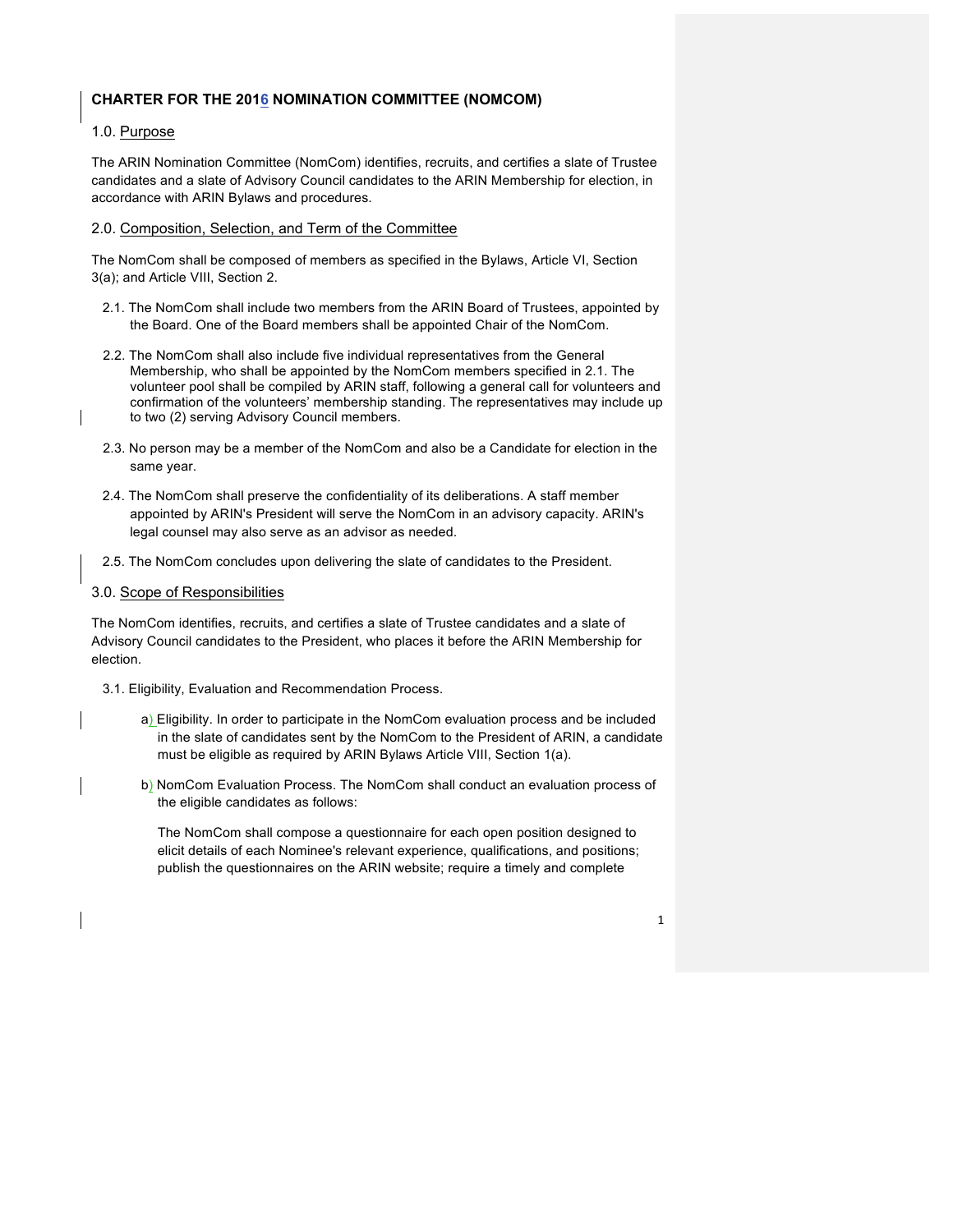written response to the questionnaire from each Nominee; and, evaluate the Nominees based upon those responses and any other relevant information. The NomCom shall publish the questionnaire responses of all candidates slated for election. The NomCom shall have discretion to publish the questionnaire responses of candidates who do not ultimately appear on its slate.

During the evaluation process, NomCom members may contact candidates to gather additional information if the NomCom determines that it is unable to make a qualification determination based on the information initially submitted.

Based on the questionnaire responses and all other relevant information submitted in the evaluation process, the NomCom shall determine whether each candidate is qualified for the open position. The NomCom shall then share its evaluation with each candidate, and permit any candidate to withdraw voluntarily prior to creating a final slate of candidates.

Some of the factors that the NomCom will consider in its evaluation include, but are not limited to:

- i. Does the Nominee actively participate in ARIN, the field of Internet protocol numbers, or other Internet governance organizations?
- ii. Does the Nominee demonstrate the general background, skills, and ability that characterize valuable ARIN participants, or does the Nominee have particular skills or knowledge (e.g. financial or legal) advantageous to ARIN?
- iii. Does the Nominee's employment or professional activity create material conflicts of interest that may reasonably be perceived to prevent the candidate from discharging their duties? See also Article VI, Section 1 and Article VIII, Section 1 of ARIN's Bylaws regarding conflicts of interest.
- iv. Does the Nominee work constructively with others?
- v. Does the Nominee's participation in ARIN and other Internet governance and technical organizations demonstrate a respect for others and their opinions, including but not restricted to compliance with their Acceptable Use Policies?
- vi. Does the Nominee improve the overall composition of the body to which the Nominee is applying?
- vii. vii. If the nominee is an incumbent elected official have they fulfilled their office adequately and worked will with their peers?

The NomCom shall not exclude an eligible candidate from the slate of candidates it advances on the basis of constructive criticism of ARIN policies, Board, Management, or Staff.

c) NomCom Candidate Slate.

The NomCom shall present to the President of ARIN its set of eligible candidates at the conclusion of the evaluation process. The number of candidates presented by the NomCom shall, exceed the number of open positions by at least one  $(1)$ 

phen Ryan 12/30/15 4:22 PM **Deleted:** ould

2